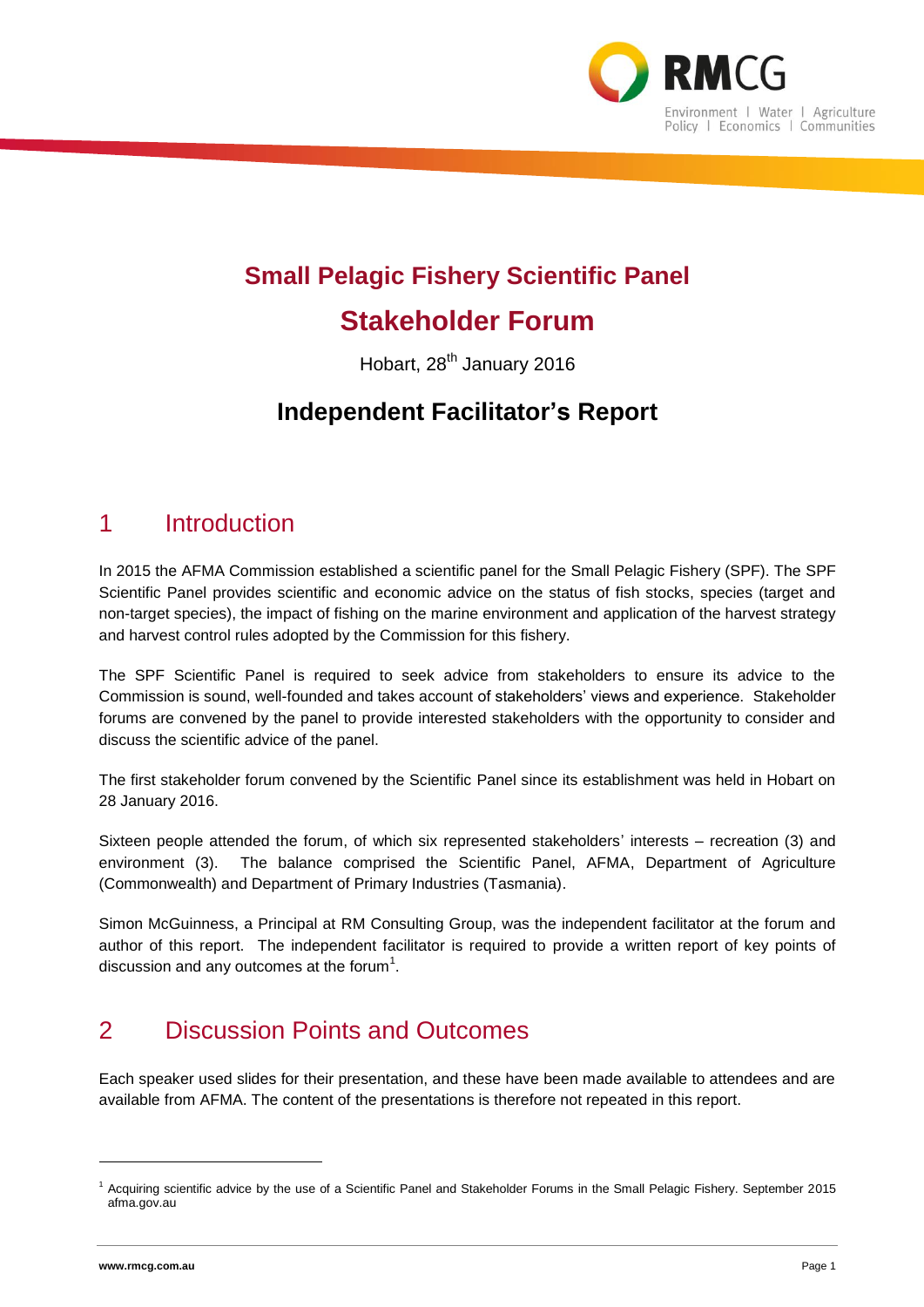#### **2.1 Introductory comments: Dr Nick Rayns, AFMA**

Dr Nick Rayns provided a brief overview of the management of the Small Pelagic Fishery and AFMA's rationale for the establishment of the Scientific Panel. He explained the role of stakeholder forums and the purpose of today's forum, emphasising that the focus was on the scientific advice and not on other issues.

In response, one or more stakeholders raised the following points and AFMA replied to these:

- **Being notified about the forum on 24<sup>th</sup> December and having a short time during the holiday period** in January to make written submissions was interpreted as AFMA not being genuine in its efforts to run stakeholder engagement processes.
- *AFMA understands the concern but there is a year round cycle to regulate the Commonwealth fishing industry, this includes when the public is on holidays during December and January. Further, the consultation continues at SEMAC in mid February.*
- Stakeholder organisations have limited resources and even less during the holiday period, and so the timing made it very difficult to prepare submissions.
- *The Chair of the Scientific Panel offered to keep the consultation period open to 5 February.*
- It was pointed out that another fisheries-related stakeholder activity was being held on the same day in Canberra and this impacted on stakeholder attendance at this forum. It was felt that AFMA should have known this and set a different date for this forum.
- *AFMA noted that it had arranged this Stakeholder meeting before the Canberra meeting had been announced.*
- At the opening of the forum, any conflicts of interest should be declared by attendees.
- *AFMA explained that this was not necessary for a public stakeholder meeting.*
- Stakeholders generally believe that AFMA does not address feedback it receives at forums like this, and is a key reason why there is low stakeholder attendance at this forum.
- *AFMA accepted that it had not addressed all the issues that had been raised by stakeholders to date and that for some issues it was more about not agreeing with them rather than not addressing them.*
- The decision by AFMA to dissolve the SPFRAG and establish the Scientific Panel was seen as a backward step and a poorer process for stakeholder engagement. The reasons for the decision which revolved around greater stakeholder engagement were not accepted.

One stakeholder indicated that the engagement process for the forum was satisfactory.

## **2.2 Overview of the SPF Scientific Panel: Presentation by Mr Max Kitchell, Chair, SPF Scientific Panel**

Mr Max Kitchell provided a short presentation on the Scientific Panel's composition, membership, appointment process and role.

There were no questions or comments in response.

## **2.3 Recommended Changes to the SPF Harvest Strategy; Presentation by Mr Andrew Penney, SPF Scientific Panel**

Mr Andrew Penney, Scientific Panel, presented the proposed revisions to the SPF Harvest Strategy that were developed at the Scientific Panel's first meeting in December 2015. The revisions were primarily in relation to the decision rules and reference points.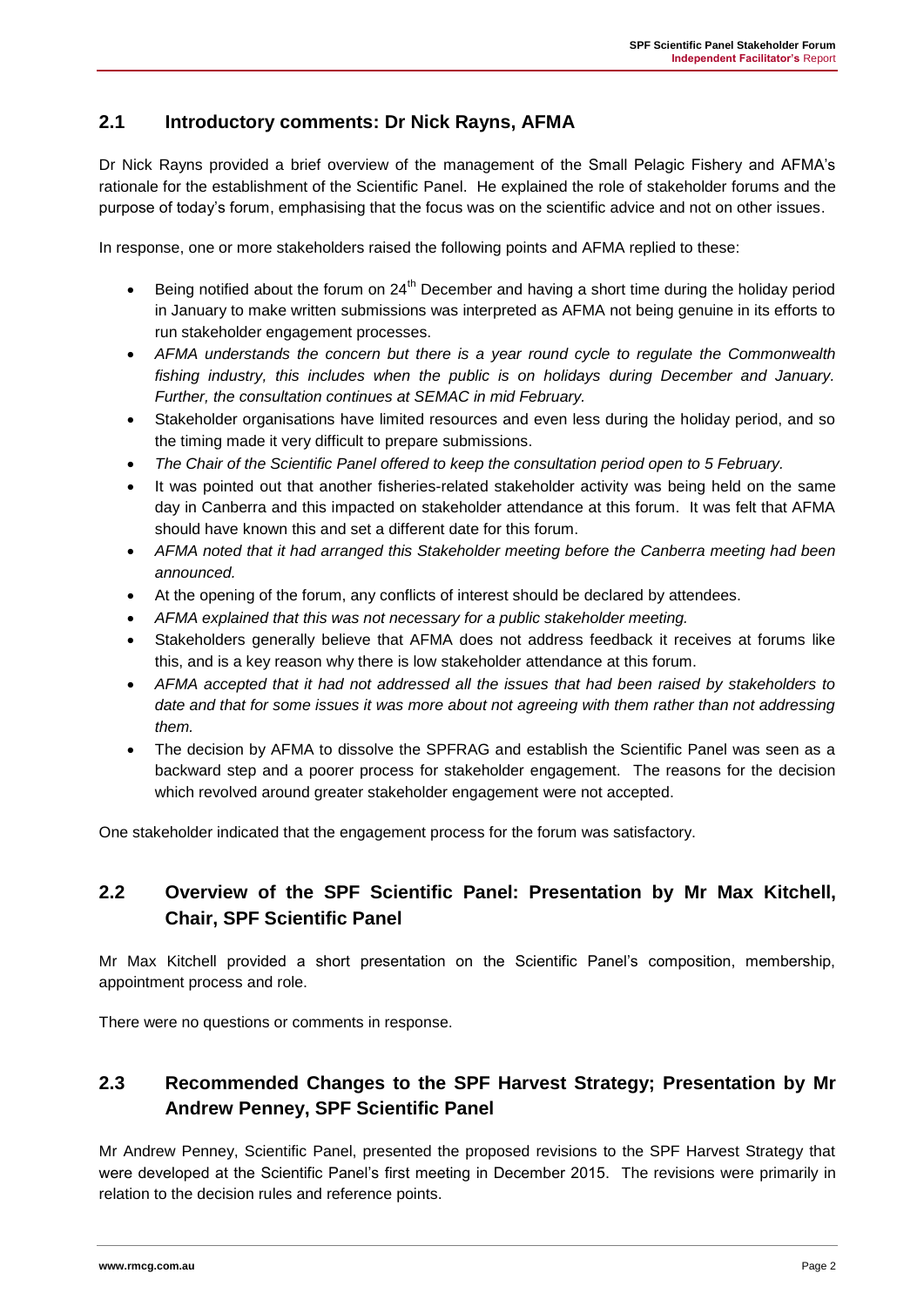In response, one or more stakeholders raised the following points:

- There is an urgent need for DEPM surveys to address the lack of data on fish stocks. It was suggested that DEPM surveys need to be done regularly to establish baseline and time series data and to build community confidence in the harvest strategy. For example, it was proposed DEPM surveys could be done annually for five years.
- *AFMA responded that conducting annual DEPMs on every SPF stock was cost prohibitive but a rolling number of stock assessments over multiple years was more likely.*
- Industry needs to contribute to the cost of DEPM surveys as they are a direct beneficiary.
- *AFMA advised that industry does contribute and would be expected to in future.*
- The Atlantis model does not take into account localised depletion risk. The collapse of the Tasmanian redbait stock was raised as an example of the risks of fishing the SPF.
- *In response, it was commented that the Atlantis model was not designed and is not used for measuring depletion risk. AFMA disagreed that the redbait stock off Tasmania had collapsed.*

## **2.4 Annual Fishery Assessment Report and Updated DEPM Surveys: Presentation by Dr Jeremy Lyle, SPF Scientific Panel**

Dr Jeremy Lyle presented the Fishery Assessment Report that had been provided to the Scientific Panel at its December meeting, which covered reporting of catch, effort and available biological data (spawning biomass – DEPM based) for each of the seven stocks.

In response, one or more stakeholders raised the following points:

- For those stocks for which there is a lack of adult samples, such as eastern Blue Mackerel, is there a risk of applying adult parameters from other surveys and consequently wrongly estimating the spawning biomass
- *The Scientific Panel advised they were a reasonable surrogate given where it is the same species.*
- There is concern that a number of the DEPM surveys are too dated to be useful now for the purposes of estimating spawning biomass, eg. Redbait (East), Blue Mackerel (West). This illustrates the need for investment in DEPM surveys.
- The lack of biological data for the western zone needs to be addressed.
- *The Scientific Panel agreed with this need for data.*

Furthermore it was reported that in recent years recreational fishers have seen changes in mackerel populations and behaviour such as smaller numbers and more dispersed schooling. It is not understood why this is occurring, although climate change may be a factor. Also it is thought that seal populations are changing, increasing at some locations and decreasing at others. Consequently it was suggested that the relationship between the small pelagics and other species are not well-understood and therefore caution is needed in relation to management of the SPF.

One comment from the Panel was that there are difficulties in explaining the causes of observed fish behaviour but it is useful to monitor with appropriate indicators.

## **2.5 Recommended Biological Catch for each SPF Stock for 2016/17 Fishing Season: Presentation by Mr Max Kitchell**

Mr Max Kitchell presented the Scientific Panel's advice on Recommended Biological Catch (RBC) for 2016/17 for each of the SPF stocks, and included a comparison between the RBCs for 2016/17 and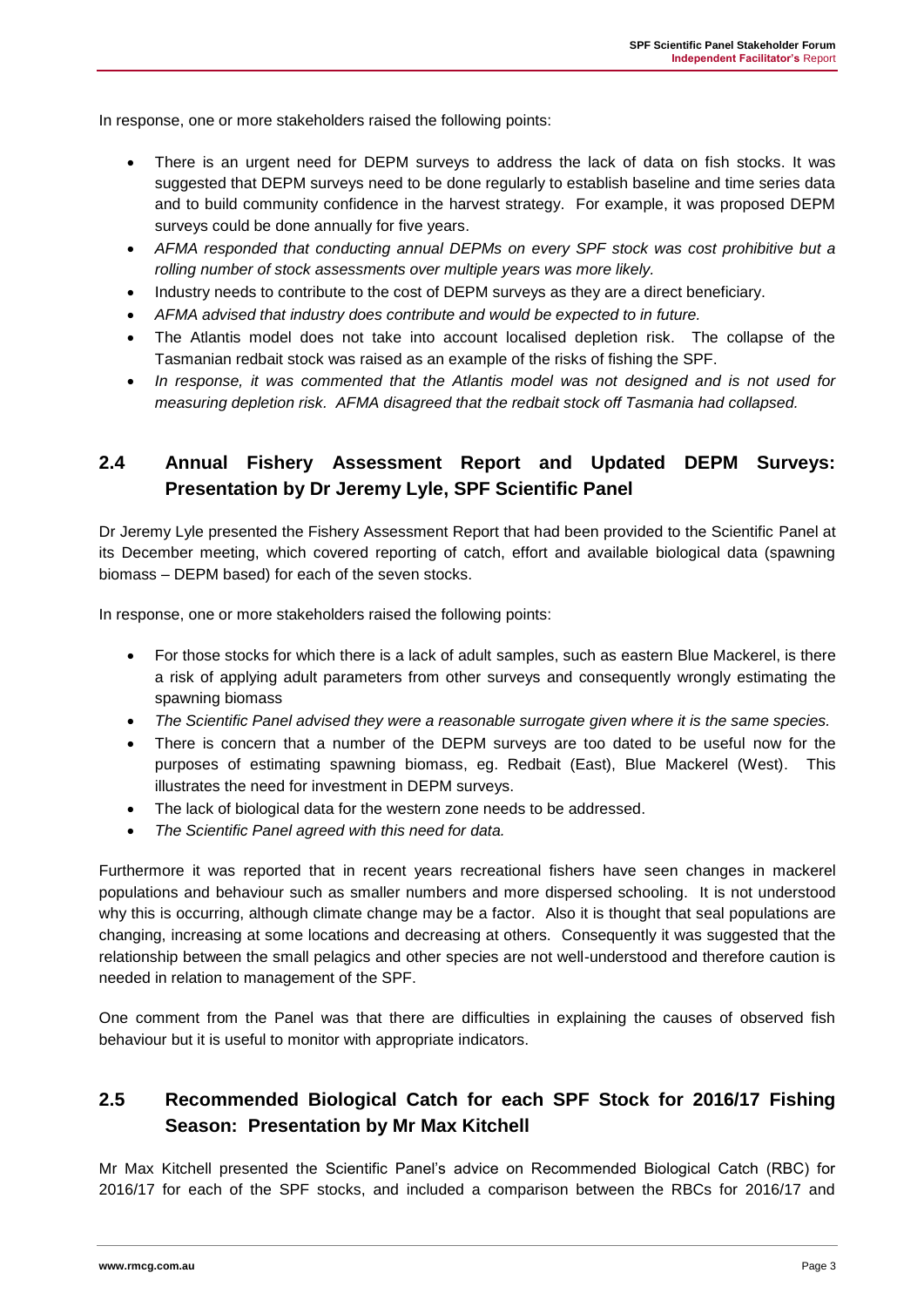2015/16. It was also shown how the RBCs were developed from the assessment report, presented previously.

In response, one or more stakeholders raised the following points:

- Given that the 500 t figure was originally chosen as the Tier 3 limit as it allowed fish to be fished at an acceptable level, there was a query as to why the Panel believe it is now necessary to remove the default 500 t limit for Tier 3.
- *The Scientific Panel replied that there was no scientific basis for 500 tonnes applying to each stock, especially given their different biologies.*
- While the logic of how the RBCs were set is clear, it is concerning that the Panel did not take into account a range of other factors including:
	- o Localised depletion
	- $\circ$  Secrecy of fishing operations such as where fishing occurs and what is caught
	- $\circ$  Damage to fisheries used for recreational fishing and consequent economic impact
	- $\circ$  Impact on marine mammals such as dolphin, seal and seabirds and inadequate monitoring
	- o Atlantis model does not address concerns about localised depletion and impacts on seals in particular which are place-based foragers
	- o Lack of regular DEPM surveys.

*The Scientific Panel replied that it would consider the relevance of the matters raised to its current recommendations on RBCs and future research planning.*

 As these other factors have not been considered, it was proposed that all stocks should be set at Tier 3

#### **2.6 Stakeholder Presentation: Jon Bryan, Tasmanian Conservation Trust**

Mr Jon Bryan, Tasmanian Conservation Trust, gave a presentation which argued the case for why the SPF should not be fished by the Geelong Star, or any 'super trawler'. The primary reasons included:

- the inability of AFMA to prevent localised depletion
- the lack of transparency by AFMA of fishing operations in the SPF
- the lack of DEPM survey data to reliably inform stock assessments
- the failure to address animal welfare concerns about seabirds, seals and dolphins drowned in trawl gear
- the failure to adequately deal with impacts on populations of seals, dolphins and seabirds
- the failure to adequately deal with impacts on recreational fisheries

Panel members noted that some of the issues raised related to management of the SPF which is not within the remit of the Scientific Panel. However concerns about the risk of localised depletion, for example, is one issue that could be explored by the Panel. It was also noted that having improved DEPM data for the SPF was a shared concern.